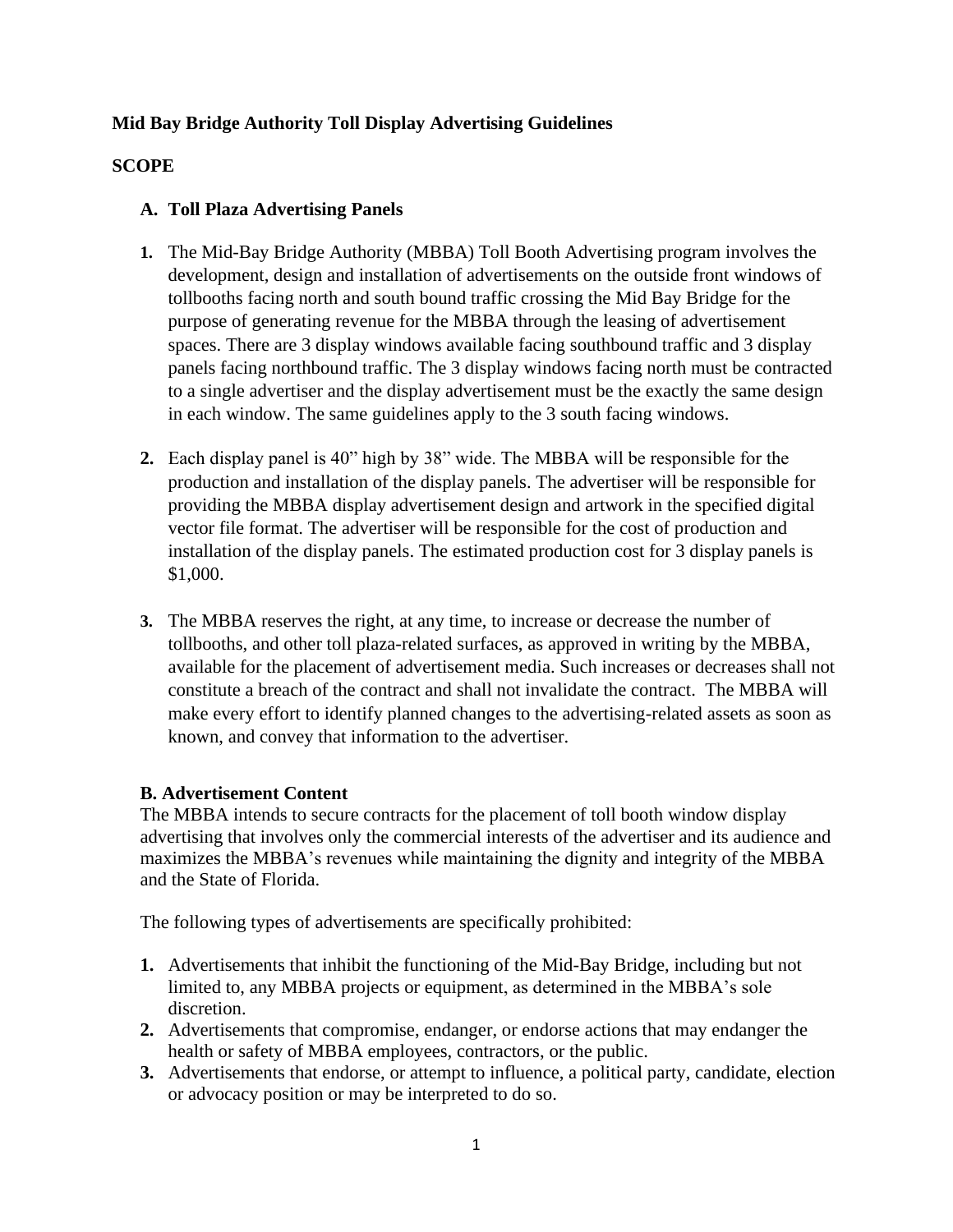- **4.** Advertisements that endorse or solicit towing companies.
- **5.** Advertisements that solicit the sale of, or encourage or promote the use of alcohol, tobacco, drugs, drug paraphernalia, weapons, pornographic or illegal materials.
- **6.** Advertisements that contain obscene, vulgar, or otherwise inappropriate material for the age and maturity of the audience, which includes children of all ages.
- **7.** Advertisements that discriminate based on race, religion, national origin, sexual orientation, disability, ancestry, medical condition, marital status, or age.
- **8.** Advertisements that are adult-oriented.
- **9.** Advertisements that advocate violence or violation of law.
- **10.** Advertisements that advocate violation of laws, policies or ordinances related to the MBBA.
- **11.** Advertisements that advocate lawless or disruptive action and may incite or produce such action.
- **12.** Advertisements that include hate language that attacks or negatively portrays ethnic, religious, or racial groups.
- **13.** Advertisements where there is reasonable cause to believe that the advertisement sign would result in disruption and/or interference with any school-related activity.
- **14.** Advertisements deemed by the MBBA to be competitive, and/or negative in nature toward products or services sold along State Road 293.

The MBBA will review all prospective advertisements. The MBBA, in coordination with Florida's Turnpike Enterprise, shall have the sole discretion to approve or disapprove content and reject any advertisements that it believes could impair the MBBA's ability to maximize its revenue or it believes is not in its best interests or the best interests of its customers or the State of Florida. The advertiser shall at all times keep in mind that the Mid-Bay Bridge is traveled by families with young children and that all advertisements should be appropriate for viewing by young children.

### **C. Advertisement Placement, Installation, and Maintenance**

The MBBA shall be responsible for securing all advertisements associated with the toll plazas.

**1. Plans and Specifications.** Prior to the installation of any advertisements on the outside front windows of tollbooths, or other toll plaza-related surfaces as approved in writing by the MBBA, the advertiser shall submit two (2) display advertisement proofs. Proofs and other required materials, such as digital art files, shall be prepared in conformity with specifications provided by the MBBA and shall be approved in writing by the MBBA.

In the event of disapproval of any portion of the submitted materials by the MBBA, the advertiser will promptly submit necessary modifications and revisions thereof. After approval in writing by the MBBA, no changes or alterations will be made in said plans, specifications, or other materials without written approval of the MBBA.

No approval of plans, specifications, or other documents by the MBBA shall relieve advertiser of the entire responsibility for compliance with such documents and the construction performed pursuant thereto with all applicable codes, laws, and regulations,